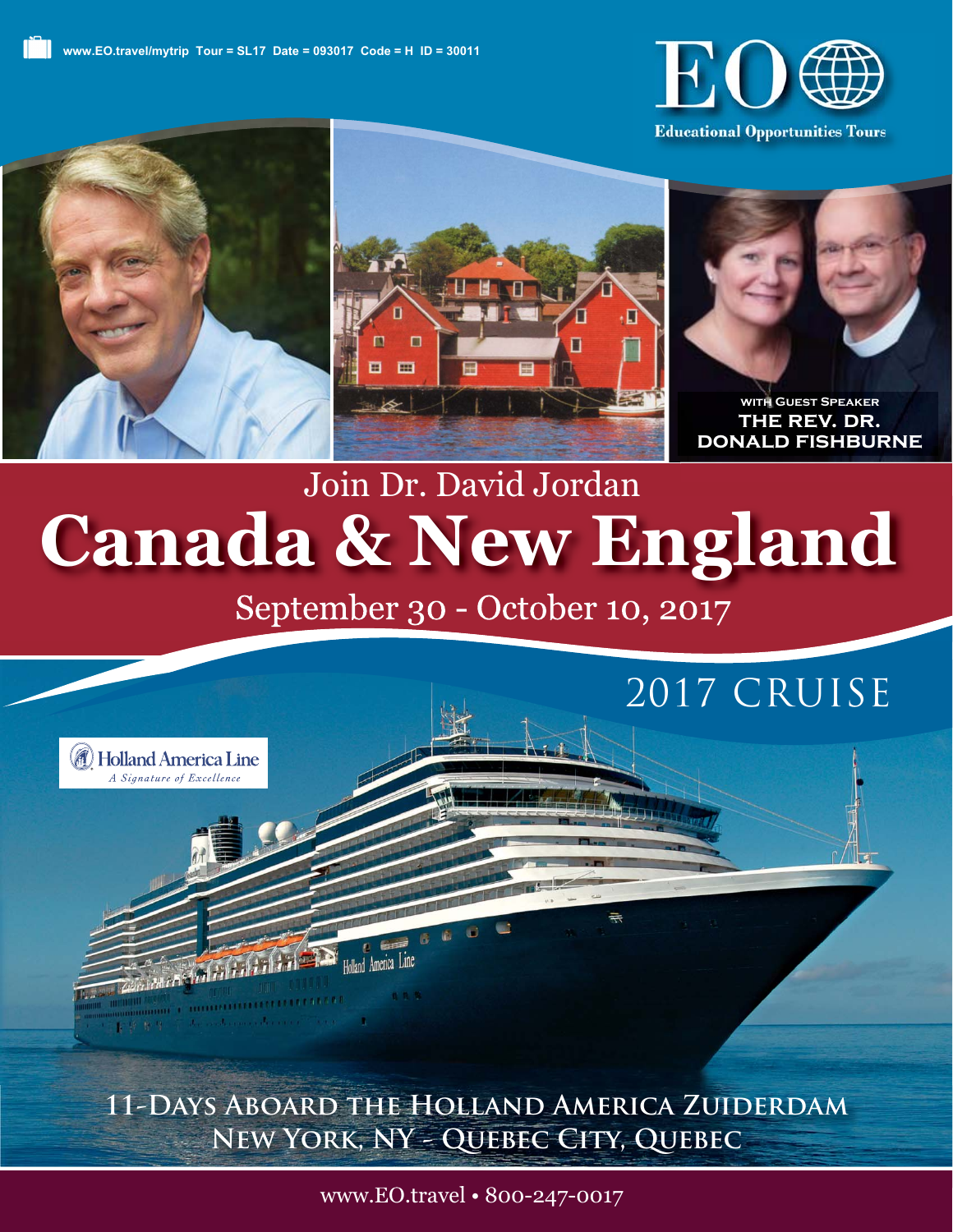# **Canada & New England**

*2017 Cruise*

#### **Sept. 30 - New York, NY, USA**

Close your eyes and you'd still know it's New York. Puffs of steam rise warm from the street, the aroma from pretzel-vendor carts float through the air, and the echoes of taxi beeps career off the glass skins of office towers. Open your eyes and take in the textures of a capital of world finance, media, art, fashion, and pretty much everything else. It's a Big Apple, too big, so cruise visitors have to take small bites. Maybe start with a museum – the Metropolitan Museum of Art, MoMA, the Guggenheim, or the American Museum of Natural History. Take a walk through Times Square or Central Park. Catch a Broadway show. Shop. Grab a pretzel from a street vendor.

#### **Oct. 2 - Boston, MA, USA**

There is no better way to get a sense of the Revolutionary struggle that changed our nation's destiny than with a stroll along Boston's Freedom Trail. Along the way: Paul Revere House, Old North Church, the Old State House and Faneuil Hall, gathering place of the early revolutionaries. Farther afield: Lexington Green, where the minutemen and redcoats first skirmished, and bewitching Salem.

#### **Oct. 3 - Bar Harbor, ME, USA**

For much of the year, sunlight touches the United States first at Cadillac Mountain on the Maine Coast. From the granite-slabbed summit, light tiptoes down across the rest of Mount Desert Isle, Acadia National Park, the town of Bar Harbor and then the rest of the country. The raw coastal scenery attracted Hudson River School painters in the 1840s, and their art in turn lured visitors to the area. Lots of them. Before you know it, Bar Harbor was a haven for the East Coast glittering class and bejeweled with grand mansions and immaculate gardens. Cruise visitors can walk the streets of town, relax on the Village Green, or climb Cadillac Mountain. You'll see that the grandeur abides.

### **Oct. 4 - Halifax, Nova Scotia, Canada**

It's big enough to be the economic and cultural capital of eastern Canada, but small enough to be easygoing and hospitable. Halifax residents have it good, the city is located on one of the planet's great natural harbors and adorned with landmarks like the Citadel fortress, Pier 21 (Canada's Ellis Island), and the Maritime Museum of the Atlantic. Outside the city, cruise visitors can discover the weatherbeaten landscape of Nova Scotia's south shore. See craggy coastlines, the bouldered topography of Peggy's Cove, and the German village of

| <b>Cruise Itinerary</b> |                                        |               |               |  |
|-------------------------|----------------------------------------|---------------|---------------|--|
| <b>Date</b>             | Port                                   | <b>Arrive</b> | <b>Depart</b> |  |
| Sept. 30                | New York City, NY                      |               | $8:00$ PM     |  |
| Oct. 1                  | At Sea                                 |               |               |  |
| Oct. 2                  | Boston, MA                             | $8:00$ AM     | $5:00$ PM     |  |
| Oct. 3                  | <b>Bar Harbor, ME</b>                  | 7:00 AM       | $4:00$ PM     |  |
| Oct. 4                  | Halifax, Nova Scotia                   | $9:00$ AM     | $5:00$ PM     |  |
| Oct. 5                  | <b>Sydney, Nova Scotia</b>             | $9:00$ AM     | $5:00$ PM     |  |
| Oct. 6                  | Charlottetown, P.E.I.                  | $8:00$ AM     | $5:00$ PM     |  |
| <b>Oct. 7</b>           | <b>Gulf of St. Lawrence (Cruising)</b> |               |               |  |
| Oct. 8                  | Saguenay, Quebec                       | $8:00$ AM     | $5:00$ PM     |  |
|                         | Cruising                               |               |               |  |
| Oct. 9                  | <b>Quebec City, Quebec</b>             | $8:00$ AM     | Overnight     |  |
| Oct. 10                 | Quebec City, Quebec                    | $6:00$ AM     |               |  |

Lunenburg, so meticulously restored it has been designated a UNESCO World Heritage Site.

### **Oct. 5 - Sydney, Novia Scotia, Canada**

A hundred thousand Gaelic welcomes await you in Nova Scotia, Latin for "New Scotland." At the northeast end of the province sits Cape Breton Island, whose wild and lovely topography includes Cape Breton Highlands National Park, Bras d'Or Lake, and miles of rugged coastline. Sydney is the gateway to it all. There are highland villages for cruise visitors to see, the scenic Cabot Trail to explore, golden inland seas to sail, and the Fortress of Louisbourg to inspect - where every barn, barracks and pipe and drum corps appears just as it did when King Louis' troops occupied the site in 1744.

### **Oct. 6 - Charlottetown, P.E.I., Canada**

Canada's smallest province is an island that seems to be tethered to New Brunswick by the 8-mile-long Confederation Bridge lest it drift into the Gulf of St. Lawrence. Leave the mainland, cross the bridge, and make a right for Charlottetown. The largest city on Prince Edward Island as well as its capital, Charlottetown's Victorian architecture, abundance of parks, and harborside location make it an idyllic stop for cruise visitors. Walk the cobblestones of Victoria Row, see the house that inspired "Anne of Green Gables," or explore the wild shore of Prince Edward Island National Park.

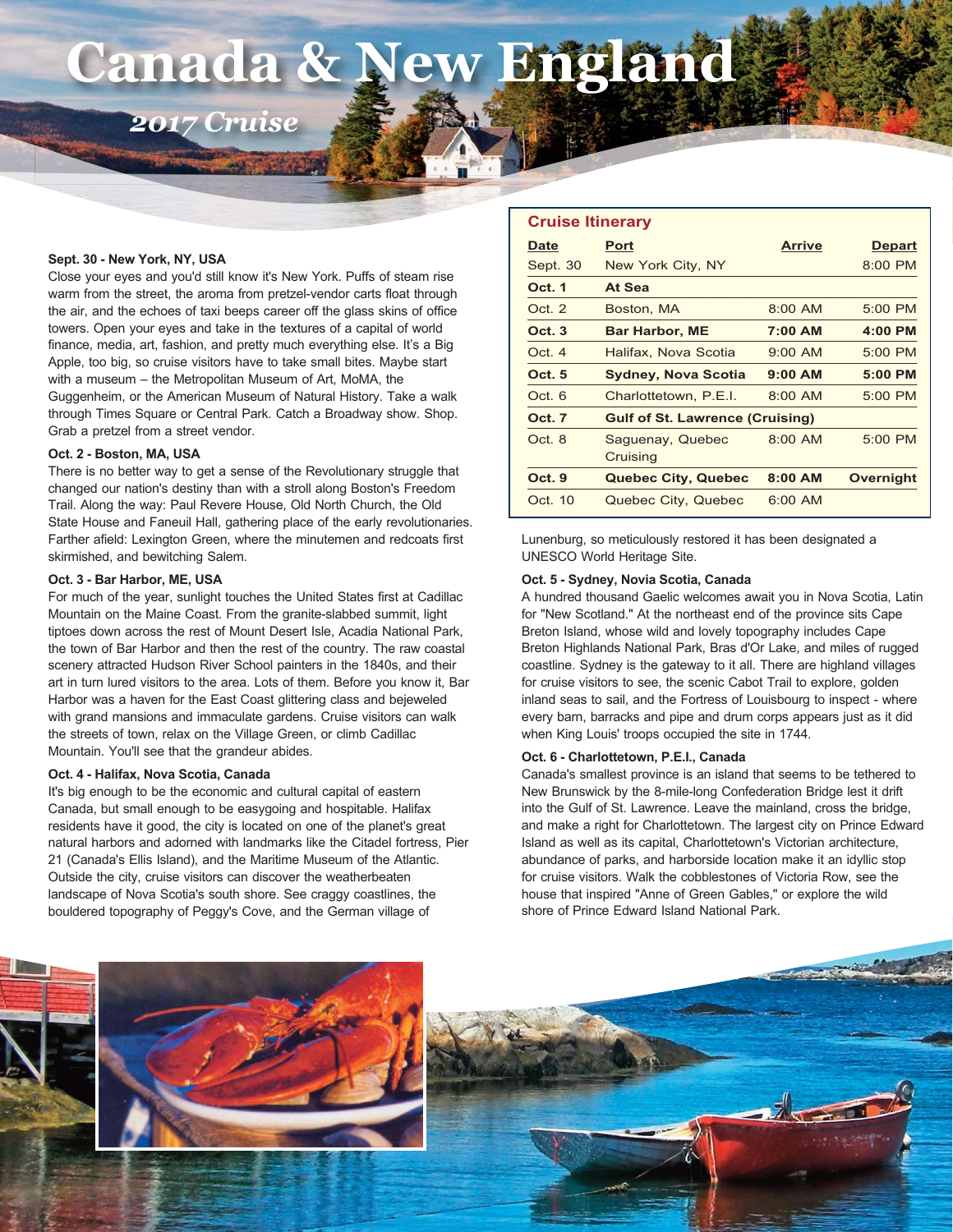## **Oct. 7 - Gulf of St. Lawrence**

The largest estuary in the world, the Gulf of Saint Lawrence fringes the shores of half the provinces of Canada and is a gateway to the interior of the entire North American continent. Geographically, the Gulf is defined by stunning coast line and beautiful islands, including Prince Edward Island and the Magdalen Islands. Thousands of migratory birds make this area their home during the spring and fall migration period. And be sure to keep an eye out for whale, porpoise and seal sightings.

#### **Oct. 8 - Saguenay, Quebec, Canada**

Gorgeous, green and Gallic, this charming village is your gateway to some of the most stunning scenery in North America: majestic fjords, dramatic rocky capes and picturesque hamlets are all here. So are artisans of every ilk, from glassblowers to angora goat farmers. *Sample shore excursions: Saguenay Village Highlights; Saguenay National Park by Zodiac (or Seaplane); The Craftsman Road.*

#### **Oct. 9 - Quebec City, Quebec, Canada**

The singular image of the city is a hotel surrounded by cannons. Built to evoke a mountain castle, Chateau Frontenac sits atop a cape above the St. Lawrence River. The hotel is part of the city's Old Town, a UNESCO World Heritage Site, and with all the stone buildings and winding streets, you'll think you're in Europe. From there, cruise visitors can take the funicular or the "neck-breaking steps" down to the Lower Town. Many structures there date back to Quebec City's beginnings, and highlights include Notre Dame des Victoires, the Petit Champlain district, the port, and the Musée de la Civilisation.

## **guest speaker the rev. dr. donald fishburne**



**The Rev. Dr. Donald Fishburne** is an Episcopal priest and travel writer who serves as a consultant to clergy and congregations in several denominations in leadership, stewardship ministries, outreach, and in planning mission trips, pilgrimages, sabbatical travel and leisure trips. He and Sarah have enjoyed time in the UK and Europe including Germany, Paris and Rome. They have made

three Rhine and Danube River cruises as well as several EO Holy Land Pilgrimages, an EO cruise to Cuba with educational and religious elements, and cruises to the Caribbean and Alaska. For fifteen summers they have enjoyed the coast of Maine, "Way Up Down East." See: www.DonaldFishburne.net

## **HOST Dr. David Jordan**



I would love to have you join me on a new adventure to see vibrant fall colors and a host of historic and beautiful places on this side of the Atlantic. While enjoying the scenery, on board entertainment and one another, we also will do our best to learn about U.S and Canadian history in ways that will allow our journey to come alive. Prior to departure, I will be offering several

preparation sessions along with suggested readings to help us be ready for the many amazing sites we will experience. I look forward to traveling with you and learning together!

Gratefully,

David

(4) Holland America Line A Signature of Excellence

## **Holland America Zuiderdam**

The first ship in the Vista-class series, Zuiderdam was renovated in 2015 to include new staterooms and dining venues. She embraces the latest industry and environmental technologies such as her use of a diesel-electric power plant for optimal energy efficiency and an Azipod propulsion system. The Zuiderdam now has a popular new dining venue, offering more cruise opportunities and options. The Dive-In at the Terrace Grill features an outdoor bistro-style grill by the Lido pool, offering signature burgers, hot dogs and fries. Other Zuiderdam enhancements include an updated dining room, Neptune Lounge, Greenhouse Spa and Canaletto restaurant.

At the heart of Zuiderdam, suspended in a three-story atrium, a Waterford Crystal Seahorse sets the mood for exquisite pieces of art to be seen throughout this elegant ship. Other notable pieces include a painting of Queen Beatrix by pop culture artist and icon, Andy Warhol, medallions by Frank Lloyd Wright, cast aluminum elevator doors inspired by the art deco work of the New York Chrysler Building, and a massive floral painting by Charles Ben. You will also discover a large collection of antiques and centuriesold paintings throughout the ship. Step aboard Zuiderdam as she sails through Canada and New England on this once in a lifetime voyage from EO Tours!



## **CRUISE PRICING \***

| Inside Stateroom                 | \$1639*  |
|----------------------------------|----------|
| <b>Full Ocean View Stateroom</b> | \$1899*  |
| <b>VD</b> Verandah Stateroom     | $$2249*$ |

**\*Rates are per person, based on double occupancy.**

*Purchase Domestic Airfare through EO* Includes Fuel Surcharges, Transfers and Taxes (subject to change) *To Fly from a City near you call 1-800-247-0017 X590 or register online at www.eo.travel*



**Does Not Include:** Airfare, Transfers, Gov't Taxes, Program Fee, Gratuities or Shore Excursions

\*All prices reflect a 4% cash discount